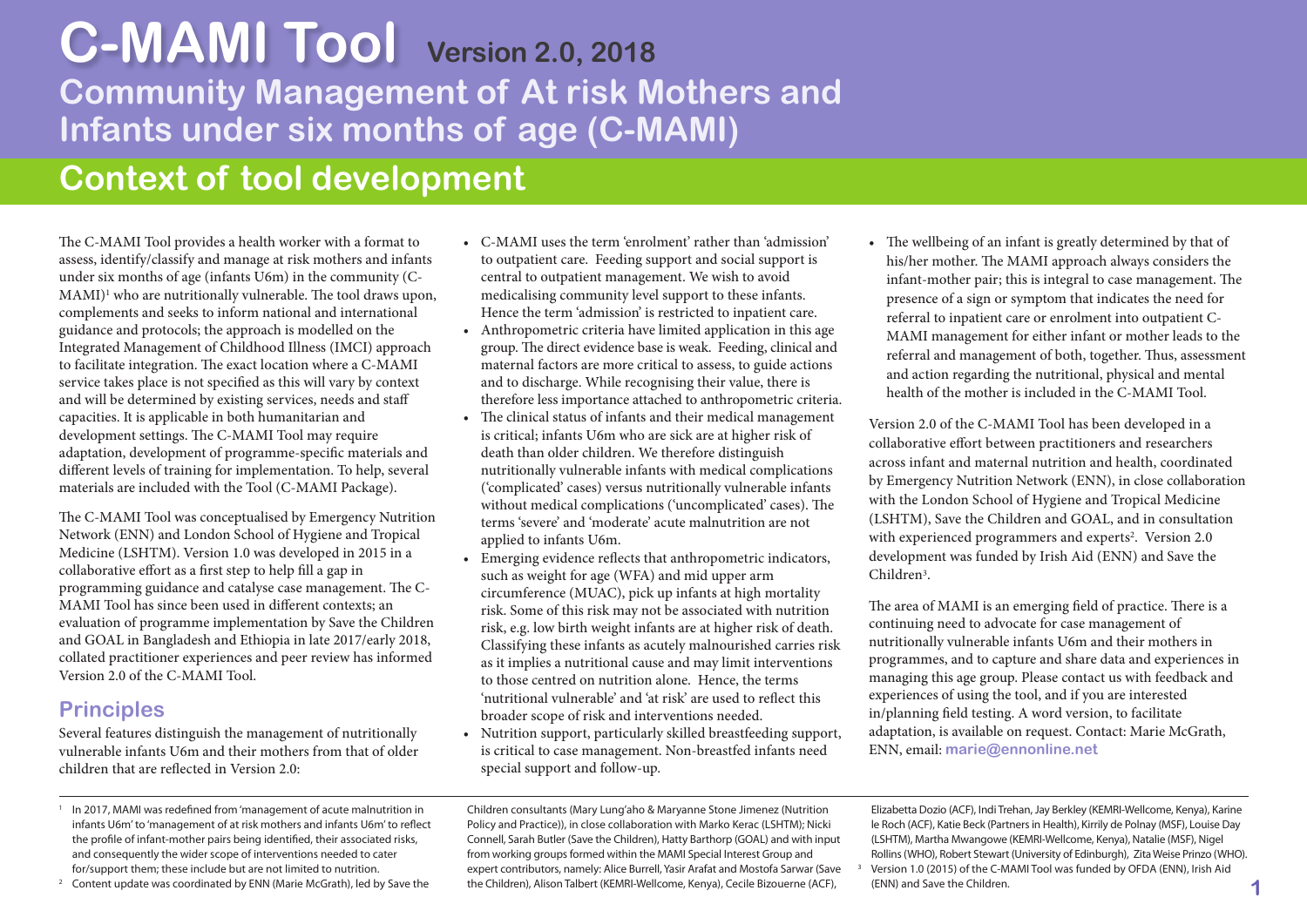## **The C-MAMI package is made up of the following materials:**

**i C-MAMI TOOL V2.0 Section 1. Triage Section2.Feeding Assessment Section3. Anthropometric/Nutritional Assessment Section4. Maternal MentalHealth Assessment**

- **ii COUNSELLING and SUPPORT ACTIONS BOOKLET Section A. Breastfeeding Counselling and Support Actions – Breastfeeding: 1 – 21 Section B: Breastfeeding Counselling and Support Actions –SupplementarySucklingSupport Section C: Non-Breastfeeding Counselling and Support Actions** 
	- - **–Non-Breastfeeding: 1 4**
	- **Section D: Counselling and Support Actions (for All) –SocialSupport 1 – 4**

#### **iii COUNSELLING CARDS**

**iv C-MAMI PROGRAMME MANAGEMENT CARDS C-MAMI Enrolment and Management Card C-MAMI Follow-Up Card**

## **i The C-MAMI TOOL V2.0**

Appropriate C-MAMI is based on the severity of the condition of the infant-mother pair. Assessment and Classification of both the infant and mother under six months (U6m) are necessary to identify the appropriate Management activities. Infant and mother are managed together, as a pair.

#### **FORMAT and HOW to USE the C-MAMI Tool**

The C-MAMI Tool is colour-coded using a modified trafficlight 3-colour scheme. The traffic-light colours (red/yellow/green) are used to indicate high risk, moderate risk and low risk.

To help distinguish assessment guidance (ask, listen, look/observe, feel) for infants from those from their mothers, the infant row is coloured grey and the mother row is white.

The triage section, with the classify and manage columns shaded in red, helps to identify infant-mother pairs at highrisk, requiring immediate referral to specialist in-patient care.

Following the triage screening, feeding assessment is conducted for both breastfed and non-breastfed infants. This is followed by anthropometric/nutritional assessment, and finally maternal mental health assessment. In this section, the

yellow-coloured columns identify those at risk who would benefit from C-MAMI support; the green-coloured columns identify infants and mothers at low risk (i.e., without identified problems), but who would benefit from maternal and infant and young child feeding (MIYCF) counselling to support positive care and feeding practices now and in the future.

Each section reads from left to right. The practitioner assesses the infant or mother for the main signs or symptoms that lead to classification, identifies appropriate management, and is directed to materials that support the appropriate actions.

All cross-references are hyperlinked to the relevant material.

## **C-MAMI Tool Framework**

| <b>TRIAGE</b>                                                      |                                                                                       |                                                      |
|--------------------------------------------------------------------|---------------------------------------------------------------------------------------|------------------------------------------------------|
| <b>ASSESS</b>                                                      | <b>CLASSIFY</b>                                                                       | <b>MANAGE</b>                                        |
| <b>Infant</b><br>Ask/Listen/Look/Feel: details to guide assessment | <b>Nutritionally Vulnerable with Medical</b><br>Complications (HIGH NUTRITIONAL RISK) | <b>URGENT REFERRAL:</b><br><b>Management Actions</b> |
| Mother<br>Ask/Listen/Look/Feel: details to guide assessment        | <b>HIGH RISK</b>                                                                      | <b>URGENT REFERRAL:</b><br><b>Management Actions</b> |

#### **OTHER ASSESSMENT SECTIONS**

| <b>ASSESS</b>                                                              | <b>CLASSIFY</b>                                                                                      | <b>MANAGE</b>                                            | <b>CLASSIFY</b> | <b>MANAGE</b>                              |
|----------------------------------------------------------------------------|------------------------------------------------------------------------------------------------------|----------------------------------------------------------|-----------------|--------------------------------------------|
| Infant:<br>Ask/Listen/Look/Feel: details<br>to quide assessment            | <b>Nutritional Vulnerable without</b><br><b>Medical Complications</b><br>(MODERATE NUTRITIONAL RISK) | <b>C-MAMI Enrolment:</b><br>Management<br><b>Actions</b> | <b>LOW RISK</b> | Home Care:<br>Management<br><b>Actions</b> |
| Mother: Ask/Listen/Look/Feel: MODERATE RISK<br>details to guide assessment |                                                                                                      | <b>C-MAMI Enrolment:</b><br>Management<br><b>Actions</b> | <b>LOW RISK</b> | Home Care:<br>Management<br><b>Actions</b> |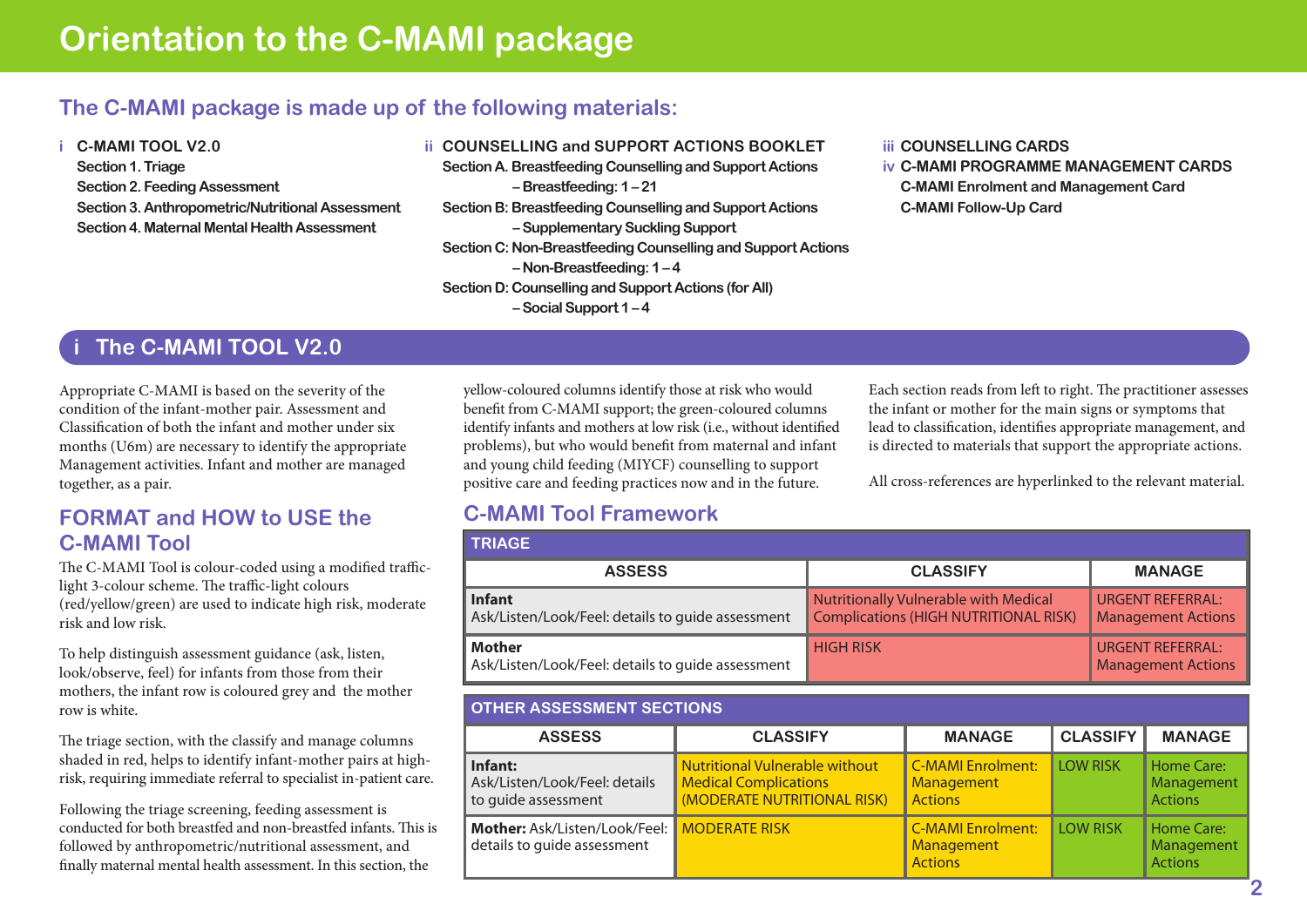#### **ii COUNSELLING AND SUPPORT ACTIONS BOOKLET**

The Counselling and Support Actions Booklet is intended for use as a reference by the health care provider. It outlines the four essential criteria for good breastfeeding for infants U6m:

- Good attachment (facilitated by good positioning)
- Effective suckling
- Breastfeeding frequency
- No water, other fluids or foods

Information is provided on common problems (difficulties) that many mothers encounter, with suggested support actions for their resolution. Management Actions are described for "not enough" breastmilk; mother lacks confidence; breast conditions; thrush: infant, maternal nipple thrush; low weight infant, keeping low weight infant warm & Kangaroo Mother Care (KMC); satisfactory slow weight gain; concerns about being away from infant; breastmilk expression; cup feeding, and

#### **Format of the Counselling and Support Actions Booklet Management Section:**

| <b>Image</b>                                           | Symptoms/signs/indicators<br>of practice                   | <b>Counselling and Support Actions</b>                                                                     |
|--------------------------------------------------------|------------------------------------------------------------|------------------------------------------------------------------------------------------------------------|
| Image of the practice from<br><b>Counselling Cards</b> | Points outlining symptoms/<br>signs/indicators of practice | The counselling and support actions are specific to the<br>symptoms or signs.<br>Links to videos: embedded |

#### **iii COUNSELLING CARDS**

- The Counselling Cards are intended for use by the health care provider and the mother/caregiver.
- The images of the Counselling and Support Actions Booklet (that are small in size and act as a reference for the health care provider) are the same as the Counselling Cards (larger in size for sharing with the mother/caregiver).
- The arrangement of the Counselling Cards follow the order of the Counselling and Support Actions Booklet.
- The Counselling Cards are deliberately designed so that the image has no 'messages' on back of card; the health care provider will not be tempted to read the messages but will actively converse with the mother/caregiver.
- Appropriate use of the Counselling Card involves engagement with the mother/caregiver who is asked to  **observe** what she sees in the card, what she **thinks** about the

storage of breastmilk; relactation; other breastfeeding related concerns: maternal diet, twin delivery, adolescent mother, and HIV positive test.

Management Actions are also described for non-breastfeeding support: mother absent; use of appropriate Breast Milk Substitutes (infant formula); preparing infant formula; and cup feeding.

Mother, family and community counselling: informal support; group support; family support; partner support; and community support are included.

The Counselling and Support Actions Booklet also contains links to content-specific videos and appropriate Counselling Cards.

- Both the videos and Counselling Cards are freely available/ in the public domain.
- Because field staff may encounter challenges in downloading materials from the internet, we suggest that agencies/ organizations download and make the videos easily available for staff/workers without easy access to web services.

 different practices represented in the card, and what practice she will now **try.**

• Most Counselling Cards can be found in the UNICEF Digital Image Library: Digital Image Library, https://iycf.spring-nutrition.org/. Credit for additional Counselling Cards is provided below.

## **iv C-MAMI PROGRAMME CARDS**

• The C-MAMI Enrolment and Management Card and C-MAMI Follow-Up Card were used by Save the Children and GOAL with the C-MAMI Tool V1.0. It has been updated to be compatible with the C-MAMI Tool V2.0.

• Infant and maternal demographic, anthropometric and clinical/physical examination details, plus classification and

 management upon enrolment are recorded on the first card. The second card provides space to record follow-up actions and outcomes.